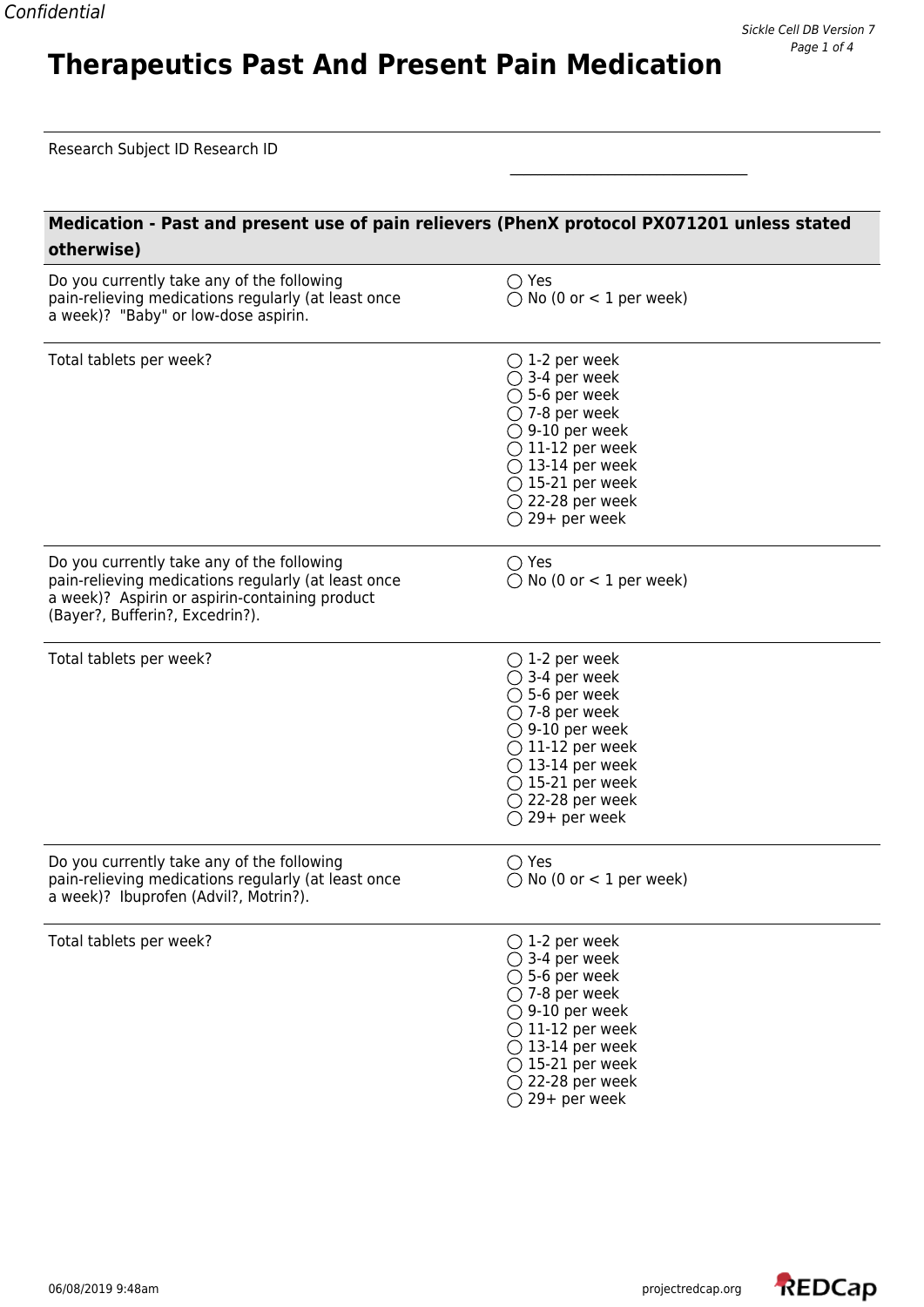| Do you currently take any of the following<br>pain-relieving medications regularly (at least once<br>a week)? Naproxen, ketoprofen or other<br>non-steroidal (Aleve?, Feldene?, Indocin?,<br>Naprosyn?, Orudis?, Relafen?). | $\bigcirc$ Yes<br>$\bigcirc$ No (0 or < 1 per week)                                                                                                                                                                                                                                 |
|-----------------------------------------------------------------------------------------------------------------------------------------------------------------------------------------------------------------------------|-------------------------------------------------------------------------------------------------------------------------------------------------------------------------------------------------------------------------------------------------------------------------------------|
| Total tablets per week?                                                                                                                                                                                                     | $\bigcirc$ 1-2 per week<br>$\bigcirc$ 3-4 per week<br>$\bigcirc$ 5-6 per week<br>$\bigcirc$ 7-8 per week<br>$\bigcirc$ 9-10 per week<br>$\bigcirc$ 11-12 per week<br>$\bigcirc$ 13-14 per week<br>$\bigcirc$ 15-21 per week<br>$\bigcirc$ 22-28 per week<br>$\bigcirc$ 29+ per week |
| Do you currently take any of the following<br>pain-relieving medications regularly (at least once<br>a week)? Cox-2 inhibitor (Celebrex?, Vioxx?).                                                                          | $\bigcirc$ Yes<br>$\bigcirc$ No (0 or < 1 per week)                                                                                                                                                                                                                                 |
| Total tablets per week?                                                                                                                                                                                                     | $\bigcirc$ 1-2 per week<br>$\bigcirc$ 3-4 per week<br>$\bigcirc$ 5-6 per week<br>$\bigcirc$ 7-8 per week<br>$\bigcirc$ 9-10 per week<br>$\bigcirc$ 11-12 per week<br>$\bigcirc$ 13-14 per week<br>$\bigcirc$ 15-21 per week<br>$\bigcirc$ 22-28 per week<br>$\bigcirc$ 29+ per week |
| Do you currently take any of the following<br>pain-relieving medications regularly (at least once<br>a week)? Acetaminophen (Aspirin-free Excedrin?,<br>Tylenol?, Tempra?).                                                 | $\bigcirc$ Yes<br>$\bigcirc$ No (0 or < 1 per week)                                                                                                                                                                                                                                 |
| Total tablets per week?                                                                                                                                                                                                     | $\bigcirc$ 1-2 per week<br>$\bigcirc$ 3-4 per week<br>$\bigcirc$ 5-6 per week<br>$\bigcirc$ 7-8 per week<br>$\bigcirc$ 9-10 per week<br>$\bigcirc$ 11-12 per week<br>$\bigcirc$ 13-14 per week<br>$\bigcirc$ 15-21 per week<br>$\bigcirc$ 22-28 per week<br>$\bigcirc$ 29+ per week |
| Did you stop the regular use of any of the following<br>medications during the past 3 years? "Baby" or<br>low-dose aspirin.                                                                                                 | $\bigcirc$ Never took regularly or did not stop use<br>$\bigcirc$ Yes, I stopped regular use                                                                                                                                                                                        |
| Why did you stop regular use?                                                                                                                                                                                               | $\bigcirc$ Condition improved<br>◯ Don't work<br>$\bigcirc$ I had side effects<br>$\bigcirc$ I heard about side effects<br>$\bigcirc$ Drug no longer available<br>$\bigcirc$ Other                                                                                                  |

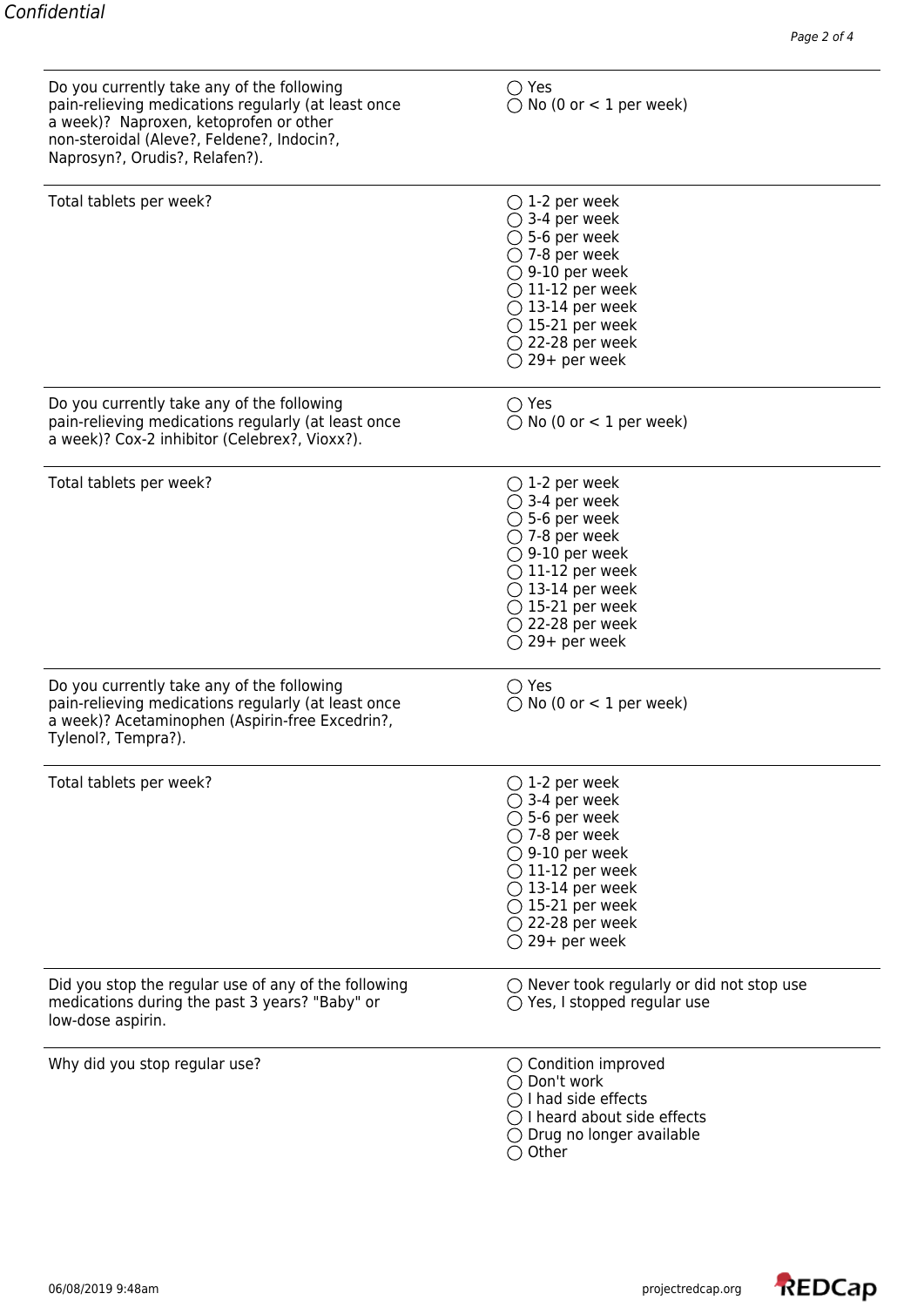| Did you stop the regular use of any of the following<br>medications during the past 3 years? Aspirin or<br>aspirin-containing product.                                                                                                                                                        | $\bigcirc$ Never took regularly or did not stop use<br>$\bigcirc$ Yes, I stopped regular use                                                                                       |
|-----------------------------------------------------------------------------------------------------------------------------------------------------------------------------------------------------------------------------------------------------------------------------------------------|------------------------------------------------------------------------------------------------------------------------------------------------------------------------------------|
| Why did you stop regular use?                                                                                                                                                                                                                                                                 | $\bigcirc$ Condition improved<br>◯ Don't work<br>$\bigcap$ I had side effects<br>$\bigcirc$ I heard about side effects<br>$\bigcirc$ Drug no longer available<br>$\bigcirc$ Other  |
| Did you stop the regular use of any of the following<br>medications during the past 3 years? Ibuprofen.                                                                                                                                                                                       | $\bigcirc$ Never took regularly or did not stop use<br>$\bigcirc$ Yes, I stopped regular use                                                                                       |
| Why did you stop regular use?                                                                                                                                                                                                                                                                 | $\bigcirc$ Condition improved<br>◯ Don't work<br>$\bigcirc$ I had side effects<br>$\bigcirc$ I heard about side effects<br>$\bigcirc$ Drug no longer available<br>$\bigcirc$ Other |
| Did you stop the regular use of any of the following<br>medications during the past 3 years? Naproxen,<br>ketoprofen, or other non-steroidal.                                                                                                                                                 | $\bigcirc$ Never took regularly or did not stop use<br>$\bigcirc$ Yes, I stopped regular use                                                                                       |
| Why did you stop regular use?                                                                                                                                                                                                                                                                 | $\bigcirc$ Condition improved<br>◯ Don't work<br>$\bigcirc$ I had side effects<br>$\bigcirc$ I heard about side effects<br>$\bigcirc$ Drug no longer available<br>$\bigcirc$ Other |
| Did you stop the regular use of any of the following<br>medications during the past 3 years? Cox-2 inhibitor.                                                                                                                                                                                 | $\bigcirc$ Never took regularly or did not stop use<br>$\bigcirc$ Yes, I stopped regular use                                                                                       |
| Why did you stop regular use?                                                                                                                                                                                                                                                                 | $\bigcirc$ Condition improved<br>◯ Don't work<br>$\bigcirc$ I had side effects<br>$\bigcirc$ I heard about side effects<br>$\bigcirc$ Drug no longer available<br>Other            |
| Did you stop the regular use of any of the following<br>medications during the past 3 years? Acetaminophen.                                                                                                                                                                                   | $\bigcirc$ Never took regularly or did not stop use<br>$\bigcirc$ Yes, I stopped regular use                                                                                       |
| Why did you stop regular use?                                                                                                                                                                                                                                                                 | $\bigcirc$ Condition improved<br>◯ Don't work<br>$\bigcap$ I had side effects<br>$\bigcirc$ I heard about side effects<br>$\bigcirc$ Drug no longer available<br>$\bigcirc$ Other  |
| In the past 3 years, please indicate if you have<br>taken either of the following types of medications.<br>Statin medications such as Lovastatin (Mevacor?),<br>Atorvastatin (Lipitor?), Rosuvastatin (Crestor?),<br>Pravastatin (Pravachol?), Simvastatin (Zocor?),<br>Fluvastatin (Lescol?) | $\bigcirc$ Yes, regularly (daily for at least 2 months)<br>$\bigcirc$ Yes, but not regularly<br>$\bigcirc$ No                                                                      |